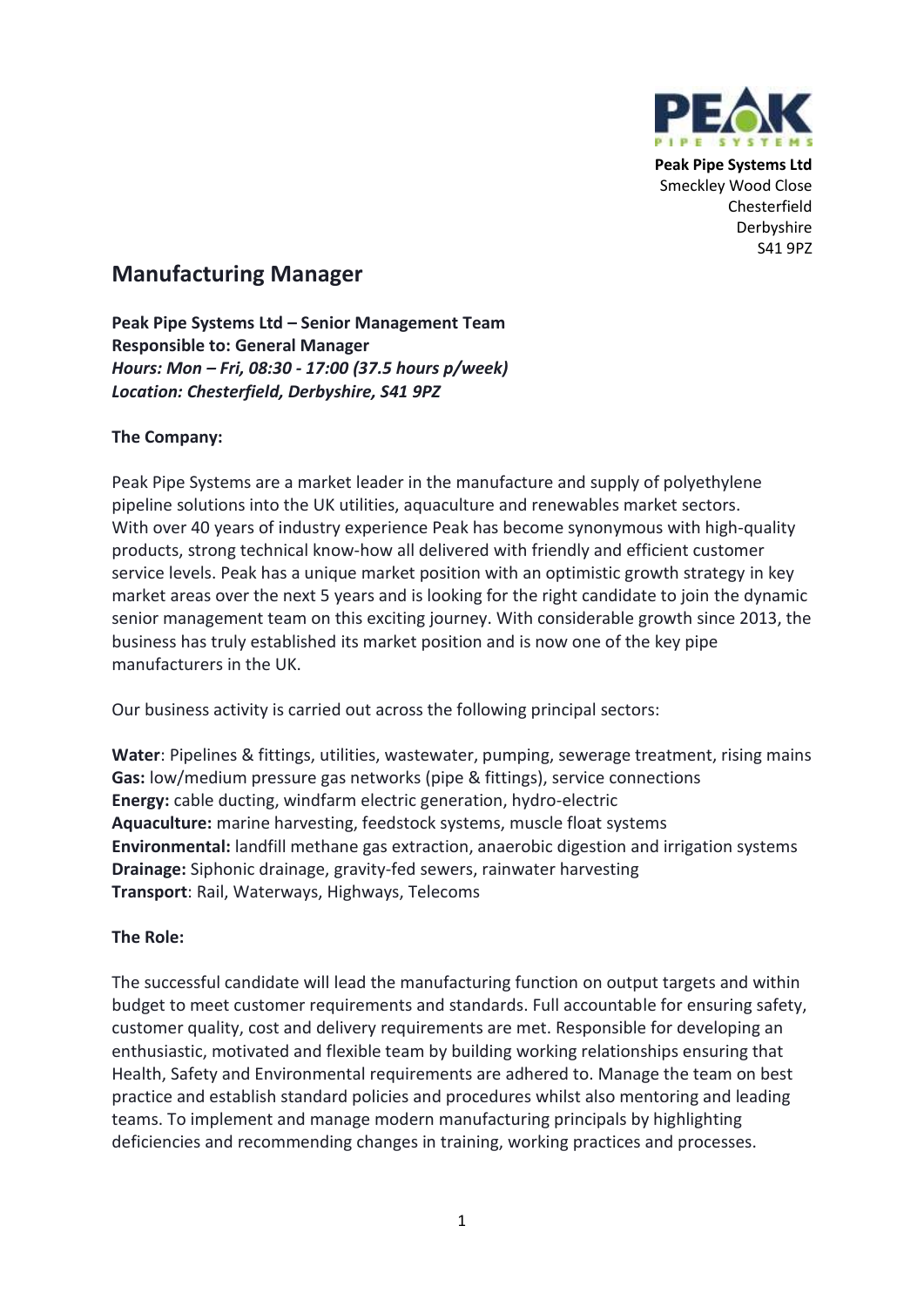

### **Reporting to the General Manager, the successful candidate will champion the below key responsibilities:**

- Contribute to the creation and implementation of best practice manufacturing vision, strategy, policies, processes and procedures to aid and improve operational performance.
- Identify business improvement opportunities within the organisation
- Effectively and efficiently manage the production of the required daily/weekly/monthly targets in line with customer specifications, meeting quality and delivery expectations, minimising costs where possible and ensure the required best working practices are maintained at all times
- Responsible for plant production, financial performance, meeting customer requirements and maintaining the orderly and productive operation of planned activities
- Ensure the target productivity level is achieved on a daily basis
- Communicate and liaise with other departmental managers regarding throughput of stock to ensure production targets are met
- Drive process improvements on Overall Equipment Effectiveness (OEE) by appropriate data analysis
- Attend various meetings and action/communicate instructions
- Produce written reports and make presentations
- Identify and deploy technical skill sets, resource levels and systems to deliver projects, including the engagement of external customers as required
- Manage, coach and develop a high performing manufacturing team that meets agreed objectives, and which delivers best practice results, added value and continuous improvements

### **Experience & Skills – the Person:**

- Product Management and development
- Analysis of pricing, planning, competition
- Inventory Control
- Strategical planning to include financial and sales
- Previous management experience of staff
- Effective and calm under pressure, experienced working within a high paced environment
- A tenacity to succeed and a can-do, solutions-driven attitude

#### **The Benefits:**

- Pension plan with generous company contribution
- Targeted senior management bonus structure
- Company health & wellbeing scheme
- Staff discounts
- Team building programme